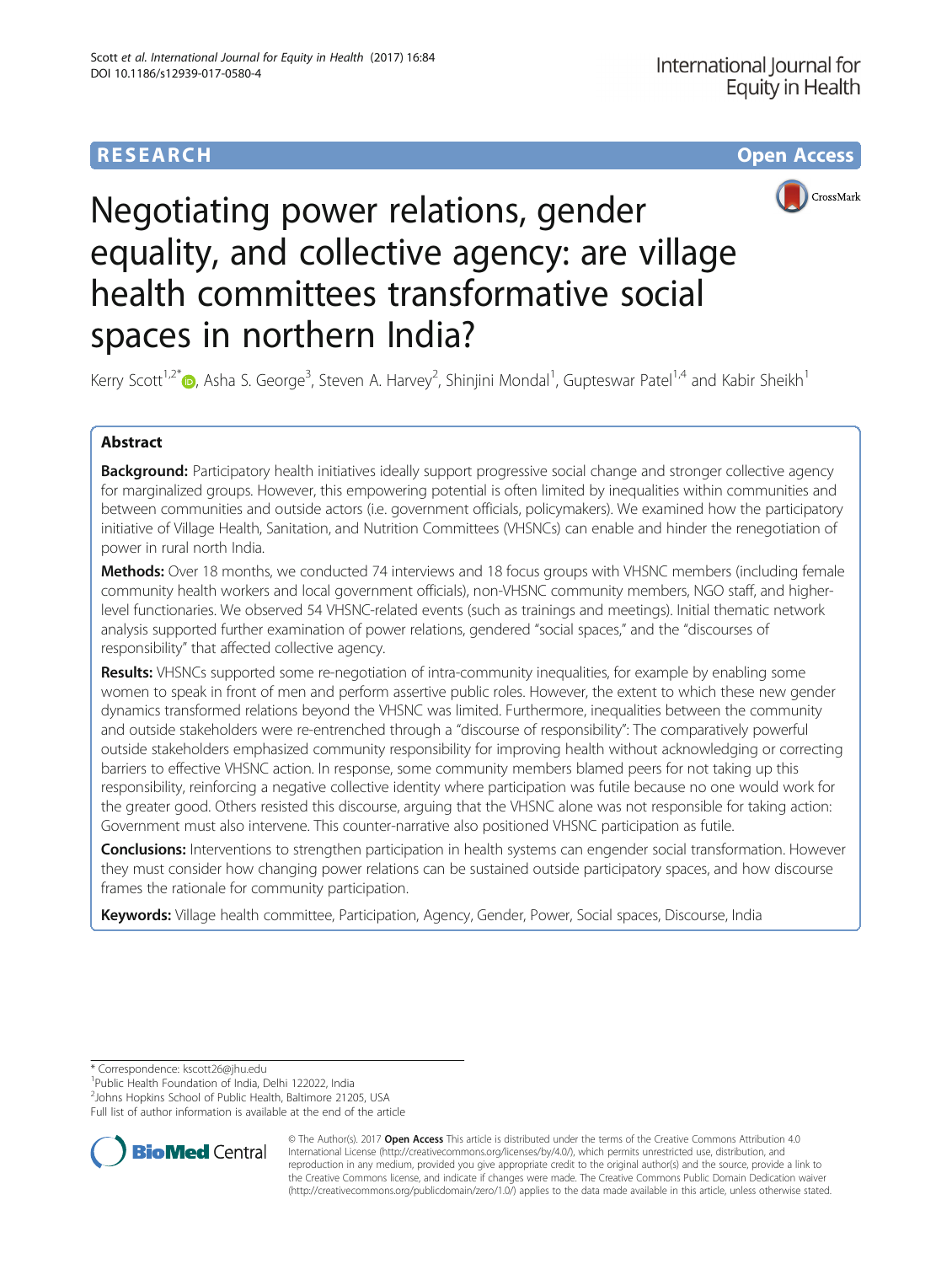# Background

Health committees are a commonly promoted mechanism for community participation in health [[1\]](#page-10-0) and there is some evidence that they can improve the functionality and accountability of health facilities [\[2](#page-10-0)–[5\]](#page-10-0) and increase community use of health services [\[6](#page-10-0), [7\]](#page-10-0). In addition to directly improving health systems and health-related behavior, participation through health committees is envisioned to play a broader emancipatory role for communities and is seen as a valuable end in itself [\[8](#page-10-0)–[10\]](#page-10-0). However, health committee functionality and effectiveness is very uneven [[11](#page-10-0)–[13\]](#page-10-0), with many committees failing to achieve inclusive and sustained community engagement [[7](#page-10-0), [14, 15](#page-10-0)].

Researchers suggest that many of the disappointing outcomes of participatory development programs can be explained by failure to manage power inequalities, both within communities and between communities and outside stakeholders such as policymakers [\[8](#page-10-0), [16](#page-10-0), [17\]](#page-10-0). Within communities, power inequalities can prevent marginalized groups from benefiting from the participatory programs seeking to help them [\[18](#page-10-0)–[22](#page-10-0)]. Some participatory programs have particularly failed to manage gender inequalities, excluding women from decision making while still expecting their participation in interventions they did not design [[23](#page-10-0)]. Power inequalities between communities and outsiders have been identified as another major issue, with elites (i.e. government policymakers, officials, program implementers) accused of using community participation initiatives to push external agendas, overburden communities with unreasonable responsibilities, or legitimize failures in public service provision [[24](#page-10-0)–[28\]](#page-10-0).

This paper explores how power inequalities play out through village health, sanitation, and nutrition committees (VHSNCs) in rural north India in order to understand the transformative potential of these social spaces to support new, more equitable, power relations and enable collective local action for improved health. VHSNCs were initiated as part of India's National Rural Health Mission in 2005, with a goal of forming one committee per village. The policy encourages participation by community members in health promotion activities and strengthens community linkages with government health, sanitation, and nutrition services. With extensive global interest in health committees [\[1](#page-10-0), [29\]](#page-10-0) and over 500,000 VHSNCs formed across India [\[30\]](#page-10-0), it is vital to understand the ways in which health committees influence power relations (such as around gender) within communities and how the rationale for participation framed by outside stakeholders influences community collective agency.

# Methods

# Conceptual framework

This paper is framed by the concept of "social spaces" [[31](#page-10-0)] to examine how power works within health committees. Social spaces are interactive moments in space and time, constructed through relationships between diverse groups, which create contexts for new social representations and identities to emerge [\[32, 33\]](#page-10-0). Thinking about the health committee as a social space through which power relations mediate interactions between diverse actors provides a fruitful lens into how participatory programs can support communities to construct more health-enabling social identities [[34](#page-10-0)].

Producing a new space, such as a health committee, can create a momentary disruption of established rules and possibilities, into which unfamiliar rules and alternative possibilities can be ascribed [\[35\]](#page-10-0). VHSNCs gather people who do not normally meet (i.e. men and women, people from different castes and religions, local leaders and young mothers) within a set of rules and procedures that people do not typically follow (i.e. specific topics to discuss, roles for members). What happens within this alternative social space affects the broader society when participants experience incongruence between the norms within the space (such as 'all voices are equal') and the norms governing interactions in regular life ('male voices are more valued'), leading them to question and challenge established ways of being and interacting [[36\]](#page-10-0) (Fig. 1).

Inherent to the concept of social spaces is a post-modern understanding of power, where power is inseparable from the development of accepted knowledge systems and that power/knowledge is articulated through discursive norms [[22](#page-10-0), [35, 37](#page-10-0)]. Discursive norms are the socially accepted communicative tools that shape and limit what is said and done, what is say-able and do-able, and ultimately what is considered truth or knowledge [\[37, 38\]](#page-10-0). For example, elite actors may control the parameters of village health committee discussions and actions by influencing the discursive norms governing which topics are discussed and how.

Yet power is complex and unstable; every site where power is expressed contains the potential for resistance [[37\]](#page-10-0). Discourse is thus not only "an instrument and an effect" of power, but is also "a stumbling point of resistance and a starting point for an opposing strategy" [\[38](#page-10-0)]. Despite attempts by more powerful actors to control

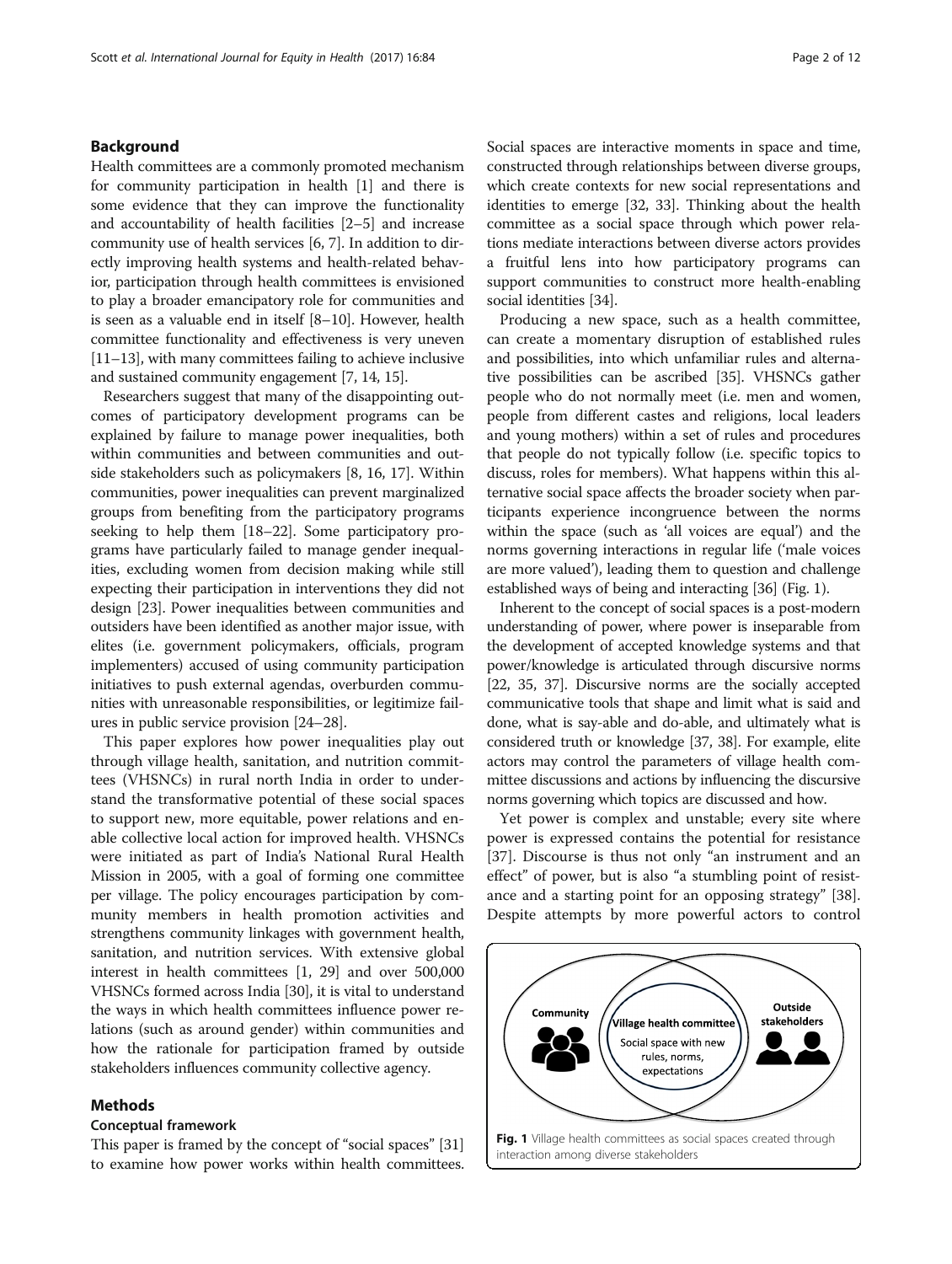participatory social spaces, such as village health committees, marginalized people can still deploy their own resistance tactics to further their "alternative visions" about how best to "transform their possibilities" [\[22\]](#page-10-0). For example, Mosse [[39](#page-10-0)] explores the ways in which communities may outwardly agree to stakeholder agendas, but then exercise "quiet power" [\[40](#page-10-0)] to ensure programs suit their own needs.

# Setting

VHSNCs bring together a range of village residents (Table 1). Membership should include 50% women and adequate representation of people from marginalized social groups, particularly scheduled castes (SCs) and scheduled tribes (STs).

The VHSNC is to convene monthly meetings, develop health plans, take action to improve environmental health, monitor and seek improvements in public services, and allocate a yearly "untied fund" of Rs. 10,000 (US \$150). The untied fund is a grant for community health action, revolving emergency loans, or to help destitute families with health care.

Since their launch in 2005, VHSNC functionality has remained low [[41](#page-10-0), [42\]](#page-10-0). Members often did not know their roles, VHSNC composition rarely adhered to guidelines, meetings were often irregular or not occurring, and there was often negligible community participation in budgeting, monitoring, or developing health plans [\[41, 43, 44](#page-10-0)].

In 2013, the Indian Ministry of Health and Family Welfare (MoHFW) developed a support package to bolster VHSNC activity [\[30](#page-10-0)]. This package involved: village social mobilization to increase community knowledge of VHSNCs, expanding VHSNC membership from 7 to 15 people, training members, and facilitating monthly village meetings and quarterly cluster meetings. Before scaling up the support package nationally, in-depth implementation research at the block (i.e. sub-district) level

| Table 1 Description of VHSNC members |  |
|--------------------------------------|--|
|--------------------------------------|--|

| VHSNC member                                | Description                                                                                                                                                                                                        |
|---------------------------------------------|--------------------------------------------------------------------------------------------------------------------------------------------------------------------------------------------------------------------|
| General community<br>members                | · Includes members of savings groups<br>and school management groups                                                                                                                                               |
| Auxiliary nurse midwife<br>(ANMs)           | • Frontline health worker, female, works<br>from health sub-center covering five or<br>more villages (member of VHSNC in her<br>own village, and invited quest for the<br>VHSNCs in the other villages she serves) |
| Accredited social health<br>activist (ASHA) | • Community health worker, female, one<br>per village (1000 population)                                                                                                                                            |
| Anganwadi staff                             | • Preschool and nutritional supplementation<br>workers, female, two per village anganwadi<br>(preschool)                                                                                                           |
| Ward member                                 | • Lowest elected member of local<br>government (panchayat)                                                                                                                                                         |

The study took place in "Manujpur", <sup>1</sup> a rural block of approximately 300,000 people within 250 km of New Delhi [\[45](#page-10-0)]. Most people work as farmers and laborers. Residents struggle to access sufficient water and experience many shortcomings in public services. Roads often become impassible in the rainy season, there is little public transportation, public schools are considered to be of low academic and physical quality, and government health centers are severely understaffed. The literacy rate is 80% for men and 50% for women [\[45\]](#page-10-0).

The patriarchal system in the region limits women's decision-making, access to education, and freedom of movement. Most women avoid allowing senior male inlaws to hear them speak or look at their faces (called purdah) by remaining silent in the presence of male community members, covering their faces with cloth (called ghungat), and lowering their heads or turning towards a wall whenever a senior man was nearby. Women sit on lower surfaces than men, generally squatting on the ground when men sit on chairs, and women eat after men have finished. These practices were not performed with outsiders, such as the male researcher and male NGO staff (who were from nearby villages); women sat on chairs across from them, and could speak directly to them without covering their faces.

The local government (panchayat) reserves one-third of all elected seats for women. However, men and women openly report that whenever an area has to elect a woman, the names of female candidates on the ballot are proxies for male relatives, who then perform all functions in place of the elected woman.

While gender is an obvious shaper of identity, family wealth, caste, and religion also affect identity performance. These aspects of identity are expressed in innumerable ways, including: the people with whom you could speak, which parts of the village you could enter, whose foods you could eat, and the community roles for which you were eligible. For instance, most higher caste people do not eat food or drink tea served by lower caste people and when a group is seated together on the ground, higher caste people often sit on the rug while lower caste people sit on the bare floor.

# Data collection

Over the course of 1.5 years (2014–2015), a local nongovernmental organization (NGO) called "SEEK" implemented the VHSNC support package in 50 of the 200 villages in Manujpur. From among those 50 villages, we selected four case study villages in which to carry out longitudinal qualitative research. We chose villages that varied by remoteness and social marginalization: Two villages were midway from town (approximately 8 km) and two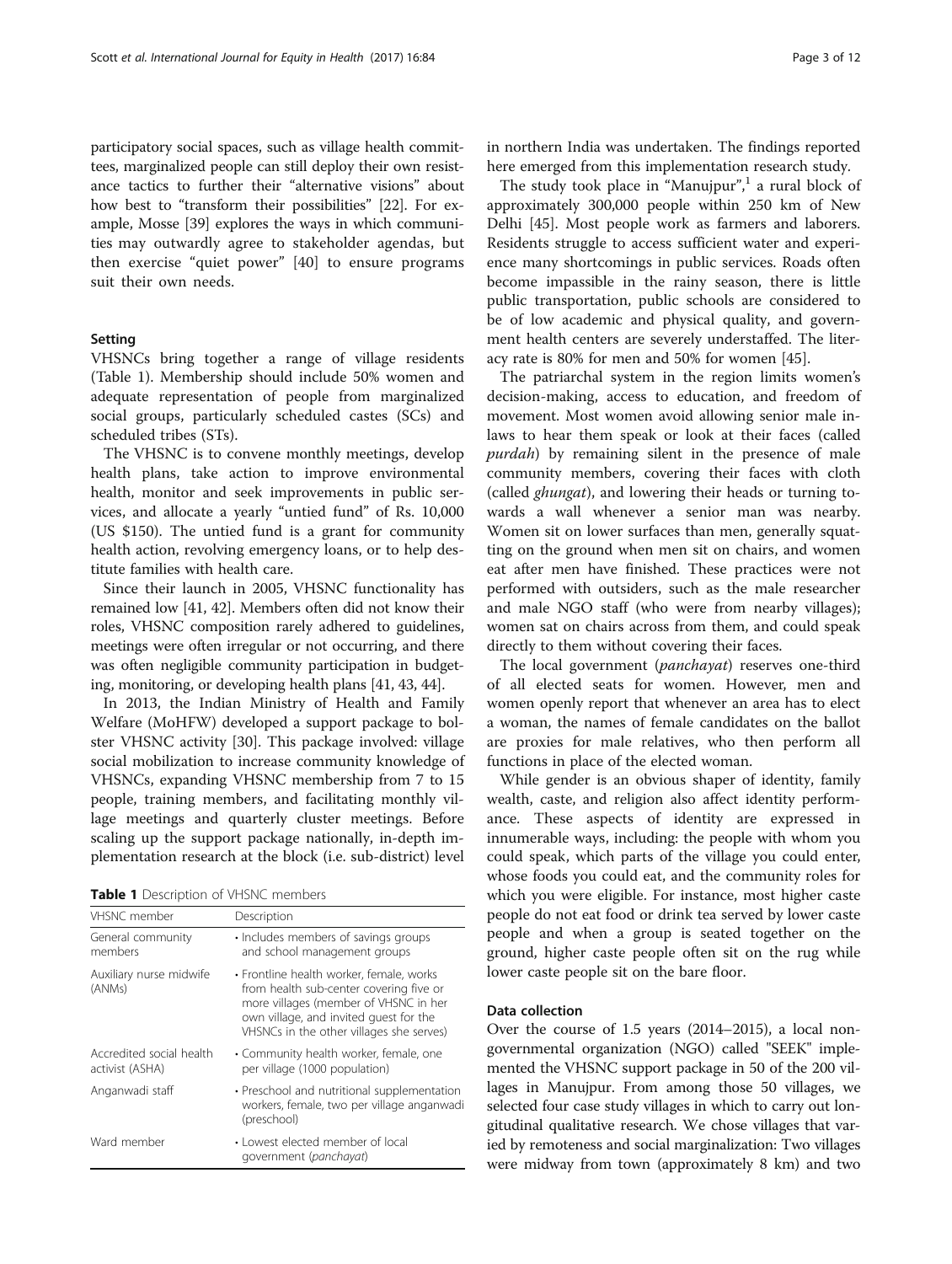were far from town (approximately 16 km); two villages had a typical mix of "other Hindu" (middle or upper caste), SC, ST and Muslim, while two villages were composed predominantly of marginalized groups (SC, ST and Muslim).

We conducted 74 in-depth interviews and 18 focus group discussions (Table 2). Fifteen respondents were interviewed multiple times over the research period to better understand evolving perspectives on the VHSNC and to follow up after specific events. The respondents to whom we returned (13 for a second interview and two for a third) were selected based on their rich prior interviews and experience of VHSNC-related activities. The interviews followed up on the same topics explored throughout the study, described below.

We observed 54 VHSNC activities over the course of the intervention, including NGO staff trainings and meetings, village mobilization about the VHSNC, monthly VHSNC meetings, and quarterly cluster level meetings (involving representatives from 17 VHSNCs). Observations were documented to assess participation (e.g. how many people, gender, caste), group dynamics (e.g. who spoke, who was silent, where people sat), and discussion content (e.g. issues discussed, decisions and actions taken).

The interviews and focus groups were conducted in Hindi, primarily by a male Indian researcher who resided in Manujpur for the research period (fifth author). Data collection was closely supported by a female Canadian research coordinator (first author) and a female Indian researcher (fourth author), who also conducted seven interviews and co-facilitated all the focus groups with women. All researchers had master's degrees in public health or social science subjects and were trained in qualitative research methodology.

Interview and focus group guides asked about: the village context (e.g. gender and caste relations, prior collective action, engagement with government services), VHSNC embeddedness and inclusiveness (e.g. reasons for participation and drop out), VHSNC activities (e.g. experiences in VHSNC meetings and trainings, activities attempted), and public system responsiveness (e.g. how authorities respond to the committee, committee successes or frustrations when seeking change).

Interviews and focus group discussions were audio recorded with the participants' consent and translated and transcribed into English. All translations were checked and approved by a researcher fluent in Hindi and English and occasionally re-checked during data analysis against the original audio to confirm particularly nuanced or complex passages.

# Data analysis

Initial analysis of the data was guided by thematic network analysis [[46](#page-10-0)] and subsequent interpretation informed by

Table 2 Interviews and focus groups by respondent type and gender

| In-depth interviews                        | # interviews (# respondents) |                |                |
|--------------------------------------------|------------------------------|----------------|----------------|
|                                            | Male                         | Female         | Total          |
| VHSNC                                      |                              |                |                |
| • General community                        | 21(13)                       | 11(8)          | 32(21)         |
| • ASHA                                     | 0                            | 8(6)           | 8(6)           |
| • Anganwadi staff                          | $\circ$                      | 12(9)          | 12(9)          |
| • Ward member                              | 3                            | $\overline{2}$ | 5              |
| Total interviews with VHSNC members        | 24 (16)                      | 33 (25)        | 57(41)         |
| Non-VHSNC                                  |                              |                |                |
| • General community                        | 4                            |                | 5              |
| $\cdot$ ANM                                | $\mathbf{0}$                 | 3              | 3              |
| • ASHA supervisor                          |                              |                | $\overline{2}$ |
| • Block Chief Medical Officer              |                              | 0              |                |
| • NGO staff                                | 3(2)                         | 3              | 6(5)           |
| Total interviews with non-VHSNC members    | 9(8)                         | 8              | 17 (16)        |
| Total in-depth interviews                  | 33 (24)                      | 41 (33)        | 74 (57)        |
| Focus group discussions                    | # of groups                  |                |                |
|                                            | Male                         | Female         | Total          |
| VHSNC (general community, ASHA, AWW, ward) | 4                            | 8              | 12             |
| Non-VHSNC (general community)              | 3                            | 3              | 6              |
| Total focus group discussions              | $\overline{7}$               | 11             | 18             |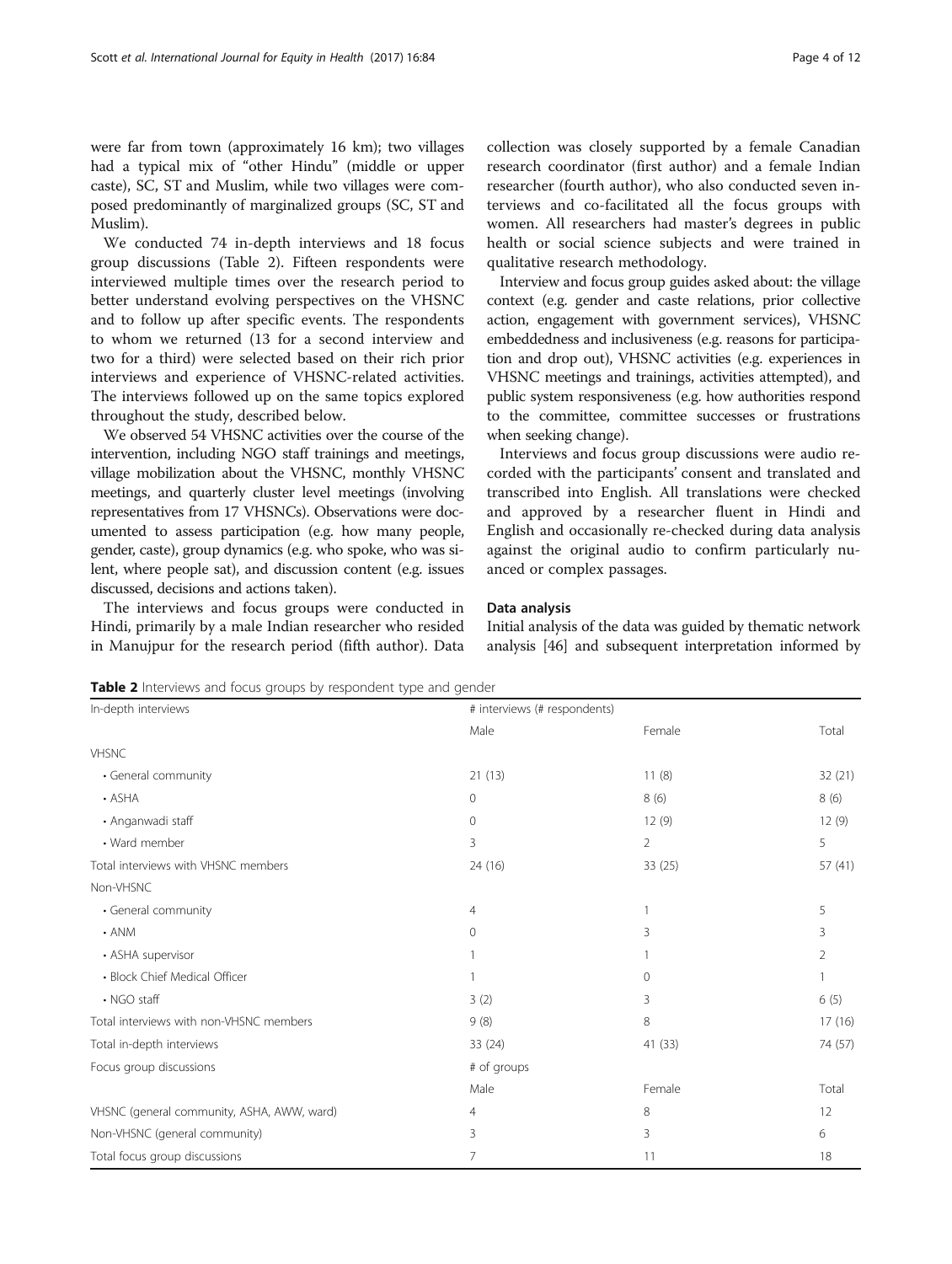the theoretical concept of social spaces. Thematic network analysis allows researchers to order and synthesize data (e.g. transcripts and observation notes) around thematic variables of interest by first "tagging" portions of text (i.e. sentences or paragraphs) with a short code that indicates the topic, then grouping coded text and synthesizing the content around larger themes. Thematic analysis began with the close reading of the data and development of a coding framework (list of codes with their definitions, grouped by topic). After developing, testing, and refining the coding framework, we applied it to all the transcripts using the qualitative data management software ATLAS.ti. We then read coded outputs to identify higher level organizing themes, such as "female perspectives being heard in the VHSNC". These organizing themes were developed and substantiated with many example quotations in a descriptive report.

For this paper, to explore how power inequalities were mediated through the VHSNC, the descriptive report was re-examined using the conceptual lens of social spaces. As a theory emerged on how the social space of the VHSNC generated and constrained possibilities for identity and discourse, we re-read the coded outputs, organizing themes, and descriptive report to examine data on gender and notions of responsibility for social services. This re-reading ensured that counter-narratives and alternative explanations were considered and reconciled into the overarching argument of the paper. We identified two central themes, which serve as the headings in the findings section: how participation in the VHSNC renegotiated power relations within the community and how power relations between the community and outside stakeholders were mediated through a discourse of local responsibility.

# Results

#### Mediating power relations within the community

As an alternative social space, the VHSNC proposed new physical configurations, particularly by inviting both genders to occupy a public sphere. Bringing together men and women for meetings was largely unprecedented; public meetings to resolve local problems were traditionally for men only. During our research, women explained that attending VHSNC meetings was difficult because of their domestic responsibilities but that they continued to attend nonetheless. Women consistently composed over 50% of meeting attendees, even if most rarely or never spoke. Physical presence is a crude measure of participation [[21](#page-10-0)], but in this context, the VHSNC's basic gender inclusiveness was a radical variation from established norms. In terms of caste dynamics, powerful VHSNC members, such as men and higher caste people, appeared to accept the involvement of lower-status people. This acceptance partially stemmed from the fact that the VHSNC did not enable access to significant power and money. A higher caste woman said that her VHSNC allowed a marginalized (scheduled caste) woman to participate only because the facilitator insisted and because "it's not like anyone is getting a salary for this" (Shadeeka, female, other Hindu, IDI\_VHC\_25). Nonetheless, most respondents strongly endorsed the need to include men and women, as well as representatives from all caste and religious communities.

The transformative potential of women's opportunity to occupy public space alongside men through the VHSNC was somewhat diminished by the normative justifications given for this policy. Men and women explained that women belonged on the VHSNC because they were responsible for reproductive and child health and men belonged because they could assert demands for improvements and travel outside the village: "Who will listen to the ladies? We need some support from men. The men can only talk with men and other people." (Shadeeka, women, FGD\_COM\_03).

While the justifications given for male and female participation in the VHSNC reinforced binary gender norms by valuing women for raising children and men for assertiveness, VHSNC policy and some VHSNC members' behavior challenged these norms. MoHFW guidelines designated the (female) ASHA as VHSNC secretary and convenor, which demanded capacities unrelated to a domestic or maternal identity: public speaking, leadership, literacy and numeracy, and calling members together for meetings. Many ASHAs struggled with this role, explaining they could not speak to men to call or lead meetings. For example, an ASHA initially said that the VHSNC would not function without support from the NGO facilitator:

Because when he [NGO facilitator] calls, two-or-three men gather. If I go to call people only two-or-three women come, [and] they are illiterate. So in this way it cannot work. Most of them don't come if I call them (Jhorkibas, female, ASHA, other Hindu, IDI\_VHC\_29).

However the NGO's support and training enabled some ASHAs to envision taking a more active role. Six months later, the ASHA quoted above reported that her confidence had grown and that she envisioned herself performing the NGO facilitator's role:

Interviewer (male): Okay, like you were saying that Rahim [NGO facilitator] does all the talking and writing work. If he doesn't come who will do it?

ASHA: ASHA will do it.

I: You will do it! Okay. But see, you don't talk with men then how will it be possible?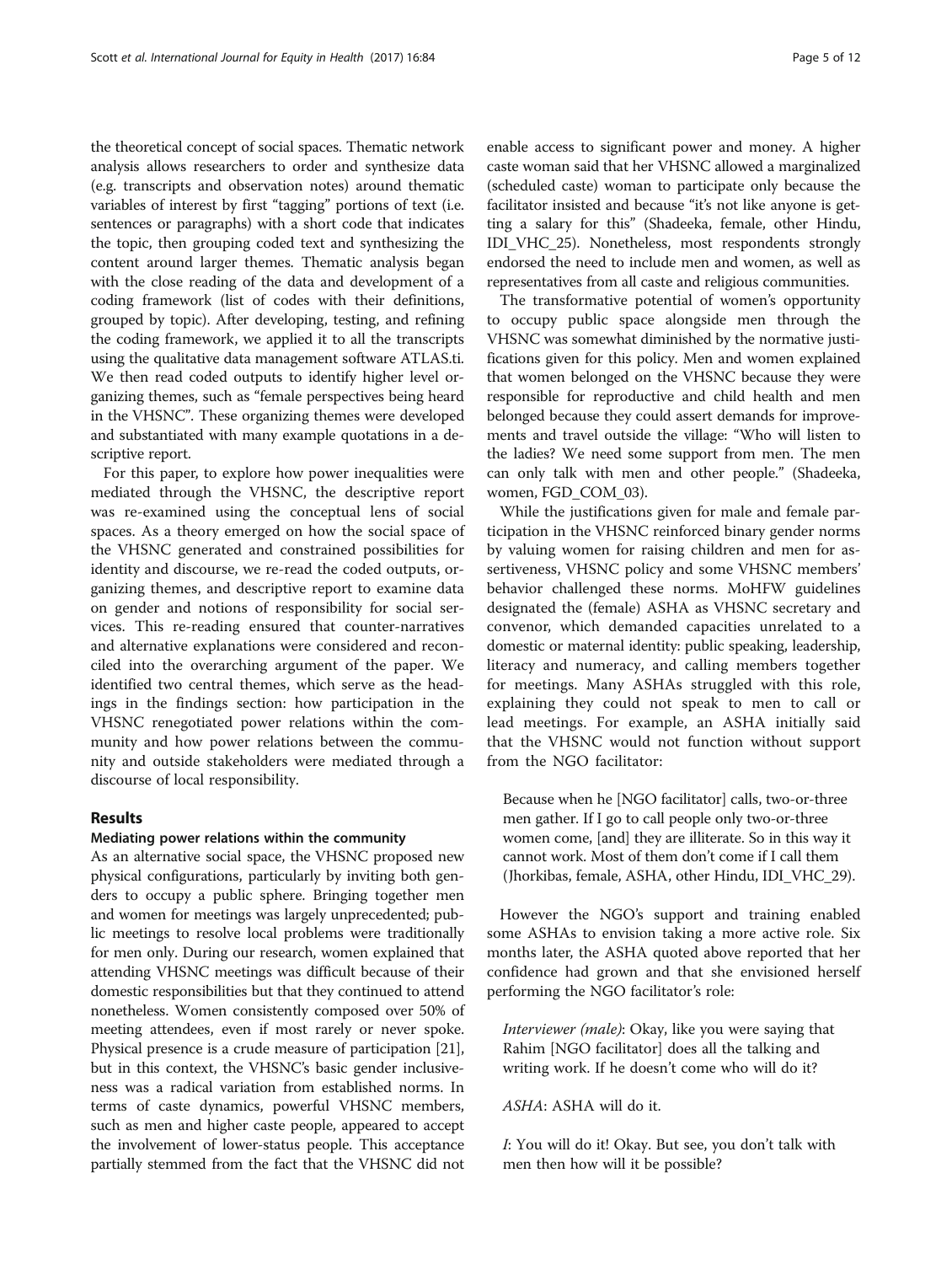ASHA: Then we will do it. I am saying then we will do it. Right now we can see that he is doing it. When we have to, we will do it. We will have to do the meeting and we will have to raise the issues. (Jhorkibas, female, ASHA, other Hindu, IDI\_VHC\_48)

In addition, female VHSNC members began taking action outside the VHSNC on issues beyond reproductive and child health. In particular, following VHSNC training, some female VHSNC members worked to improve the village schools, which were staffed by male teachers from outside the community. In one village, female VHSNC members asserted the right for local girls to be admitted to the secondary school through a government scholarship program. In another village, a female VHSNC member demanded that the headmaster release government grant money for schoolgirls to buy bicycles:

VHSNC member Rashmi's daughter had not received money for her bicycle. Rashmi followed up with the headmaster several times so eventually he said to Rashmi, 'Tell me your daughter's name and take her cheque but don't disclose this to anybody.' Rashmi said to headmaster, 'I have 22 daughters studying here in this school. So you have to give their respective money to all.' After three days, the headmaster gave the bicycle money to all the girls. (Observation of VHSNC cluster meeting in Sojjanpur, respondent from neighboring village, OBS\_VHC\_15)

Another female VHSNC member in Sojjanpur village discussed women's capacity to challenge the teachers for "lazing around" and "playing cards" in the day. She explained:

It is because of these meetings that we can move forward… Otherwise we can't even climb up to the gates of the school… So teachers also get to know sometimes that if any ladies come, they feel we can also be in control. Because of this we participate. (Sojjanpur, female, Muslim, IDI\_VHC\_38)

Male VHSNC members tended to take action within accepted masculine spheres, primarily by raising requests to government agents for a range of issues (particularly access to potable water and improved health services). But several men also took interest in monitoring anganwadi preschool services, a traditionally feminine domain. Male VHSNC members reported that they checked the center to see if food was being provided to children. However, their monitoring was solely visual, since they could not converse with the (female) anganwadi staff.

NGO staff made efforts to actively include women's voices during VHSNC meetings and trainings. During

these events, female members sat clustered together silently or whispering among themselves. NGO staff encouraged and cajoled the women to present their views. By suggesting that female participation in front of men was normal and expected, the VHSNC space could be a site of renegotiating gender norms for greater female influence. It could also enable women who wanted to speak to do so, under the guise of having been forced by the NGO facilitators. However, the NGO staff's efforts to make women speak also pushed women to violate norms, which could have negative consequences for women upon leaving the "alternative space" of the VHSNC.

Women managed this risk in several ways. Sometimes, they offered quiet one-word replies to deflect attention without overtly ignoring the NGO facilitator's request. But often the group of women (including the ASHA) discussed issues amongst themselves and then the ASHA presented their collective opinion. Male VHSNC members appeared to accept this micro-violation of gender norms, perhaps because men recognized that the NGO facilitator had forced the point, rather than the women themselves exhibiting boldness and a desire to be heard, which would be unacceptable. In addition, it was accepted as appropriate for ASHAs to occasionally speak in front of men to maintain their socially valued (government, salaried) work.

We also witnessed occasional "slippages" in gender performance [\[47](#page-10-0)], when (non-ASHA) female VHSNC members interjected in meetings. For example, one female VHSNC member recalled how a woman in labor delivered a stillborn baby while waiting for an ambulance (Sojjanpur, OBS\_VHC\_29). As the possibilities of gender are "necessarily constrained by available historical conventions," [[47\]](#page-10-0), these instances where female participants failed to re-enact expected gender behavior pressed the boundaries of acceptable performance.

Challenging gender norms within the VHSNC did not protect women from experiencing consequences when they returned to everyday life. Informal social processes, enacted by both men and women, police gender performance to maintain the status quo. An NGO facilitator explained that in one village, women were scolded at home for speaking up and were no longer allowed to participate:

The Muslim women were coming for the meetings and at times they even went for training… [But] if they put forward some viewpoint of their own, at times it so happens that they get scolding back home for saying such things… They [family members at home] said 'now no one will want to marry the girls in our family. We will have a bad name in the village.' Now the women are not allowed to come for any meetings (female, other Hindu, IDI\_OTHER\_05).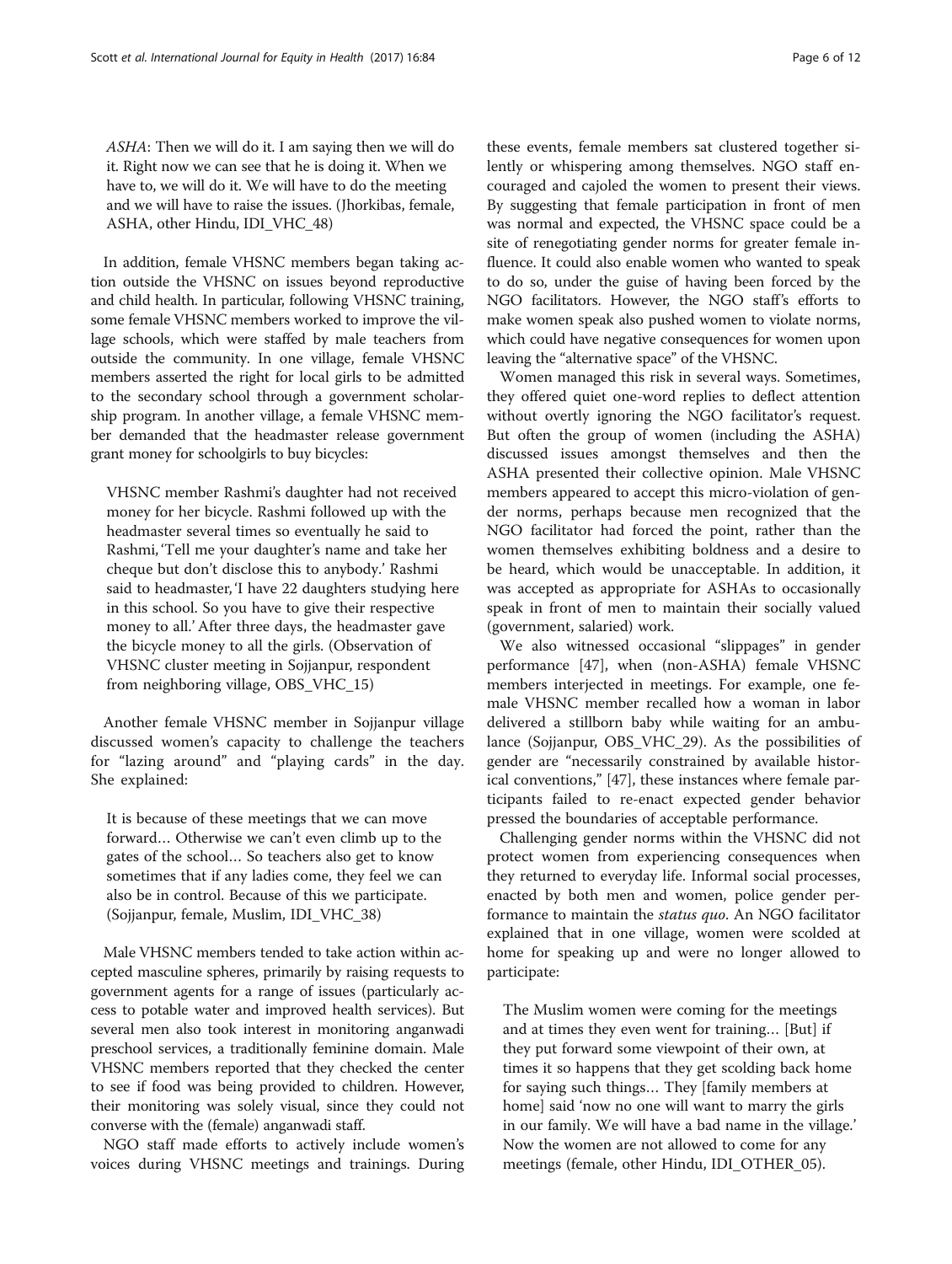Another facilitator (female, other Hindu, IDI\_OTHER\_06) said that women were afraid to speak "because they think that after meeting the men can say that you were speaking too much." In one instance, men expressed their discomfort with subtle challenges to gender relationships within the VHSNC. When NGO staff made an additional effort to encourage women to attend trainings, men laughed at the prospect of women taking leadership roles, seeking to reinforce the absurdity of the concept: "Women will take the training, will work as officers in the committee and we will be their peons. [All laughing]" (Hanwari, men, FGD\_VHC\_06).

# Mediating power relations between the community and outside actors

Power relations between the community and outside actors manifested most starkly in the construction of a "discourse of responsibility" for improving health, sanitation, and nutrition in the villages. Powerful outside stakeholders (MoHFW policymakers, NGO staff, health system functionaries) sought to present the VHSNC as a viable participatory body by framing VHSNC members as actors responsible for and capable of effecting local change.

The MoHFW VHSNC guidelines suggested that the VHSNC focus village level health action, recommending that members "gather and clean the village" and "organize teams for source reduction work" to stop mosquito breeding in stagnant water [[30](#page-10-0)]. It also positioned the VHSNC as capable of acting to improve local health through "informing local authorities" so that "health care delivery and public services are improved upon" (ibid). Health system functionaries repeatedly emphasized local responsibility. For example, the Block Chief Medical Officer (BCMO) told VHSNC members that they were responsible for overseeing the auxiliary nurse midwife (ANM):

BCMO: At the sub center you have the responsibility to ask the ANM where she is working, the status of medicines, and the care given to pregnant women and children. It is also the VHSNC members' responsibility to be aware of the services available at your sub center. For example sub center should be open from 9 AM to 11 AM and in this time period sick people can go to the center and gain health services. (Observation note, VHSNC cluster meeting, OBS\_VHC\_24)

NGO staff suggested the VHSNC could take responsibility for checking the functionality of the Manujpur hospital and for having health worker vacancies filled:

SEEK director (female): Here decentralization has the advantage that people or committee members have the authority to monitor these local institutions. For example, in the Manujpur CHC [community health

centre], the government is providing Rs. 30,000 [US \$550] for cleanliness. But can you see the outcome of that money? That CHC is always dirty. Here it would be your responsibility to check that the hospital is functioning the way it should be.

SEEK field manager (male): There are many problems in the health sub-centers, such as whether an ANM is appointed or not. If an ANM is not appointed, it the responsibility of the committee is to write a proposal to the government for ANM appointment. (Observation note, VHSNC cluster meeting, OBS\_VHC\_31)

Most VHSNC meetings, led by the NGO facilitators, focused on identifying service gaps and writing requests to the authorities to address these gaps. Whenever VHSNC members were able to speak to government agents, members requested service improvements, such as health workers, medicine, and equipment at health centers, and improved water, drainage, roads, and waste management. Overwhelmingly the government response focused responsibility back on the VHSNC by telling members to write additional requests to higher level government agents, to follow up with various departments, or to solve the problem themselves.

Many VHSNC members felt that the discourse of local responsibility resonated with their worldview, but this agreement came with adverse consequences for collective agency. Those who accepted local responsibility for improving village health, sanitation, and nutrition had to find ways to explain why so few improvements occurred. They did so by blaming their peers for lacking the positive attributes necessary to fulfill this responsibility.

Many agreed that if only the village had sufficient "social feeling" (male, ST Hindu, Hanwari, IDI\_VHC\_54), then a great amount could be achieved through the VHSNC. A male VHSNC member blamed the community's "lack of initiative" for the fact that the untied fund was never released for their use, although the VHSNC wrote numerous requests and asked a number of government agents about the money:

In the meeting we were informed about the fund, but the members do not take initiative or responsibility to know whether the money has been transferred or not, and how to use the money. (Sojjanpur, male, SC, IDI\_COM\_06)

Respondents said people were "stingy," only willing to work for personal gain, and uninterested in the VHSNC when they "realized that they would not get anything" (Jhorkibas, ASHA, other Hindu, IDI\_VHC\_29), despite examples of families working together to help people reach the hospital or access water. A male member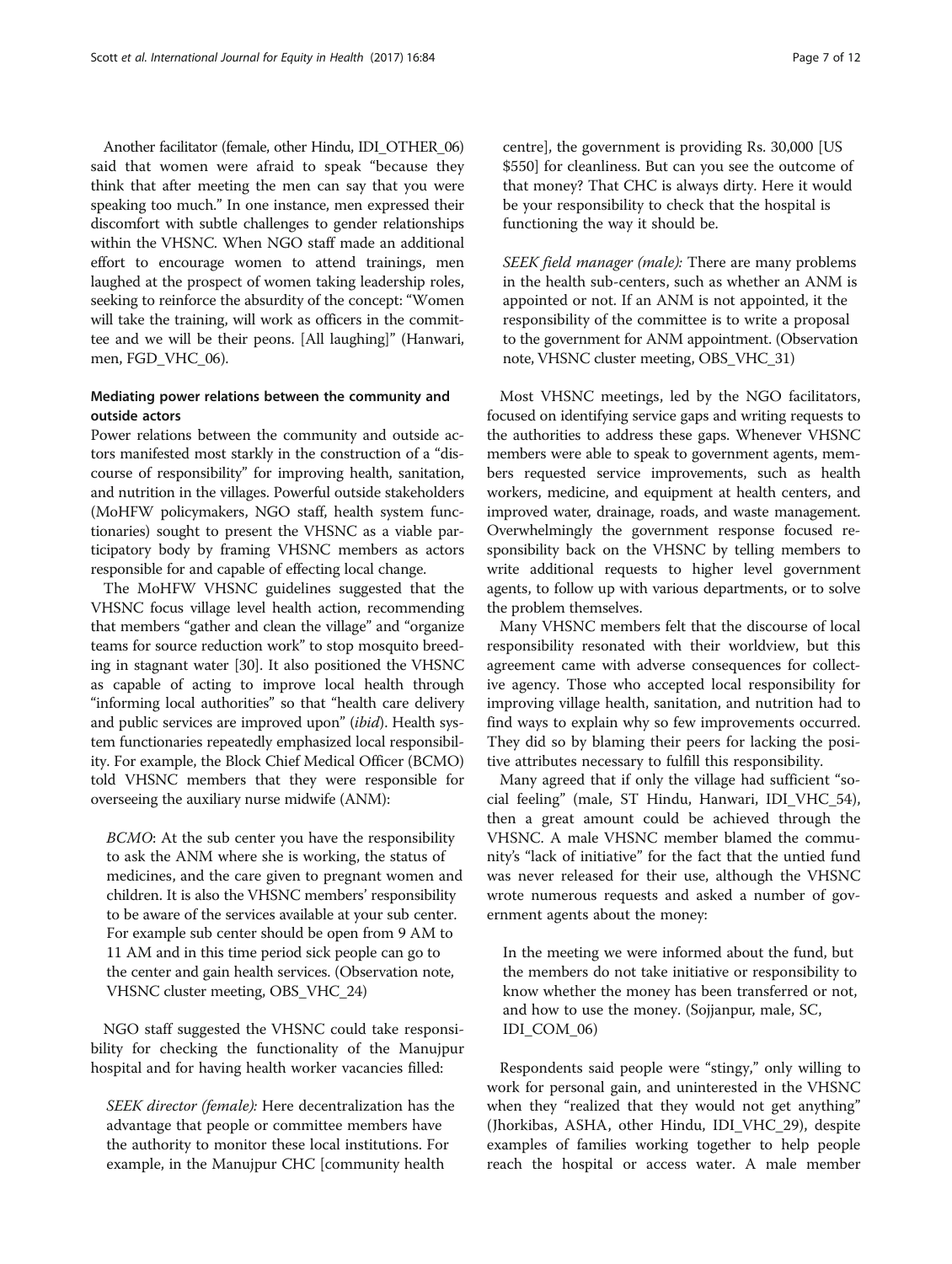blamed illiterate women who "cannot understand things" for throwing their garbage in public spaces of the village, despite later noting that there was no alternative waste management system in place (Sojjanpur, male, SC Hindu, IDI\_VHC\_45). Overall, he felt that the "progressive" and "literate" people in the village were up against a majority of "illiterate boors" who impeded VHSNC efforts to better the village.

Accepting the dominant discourse of local responsibility thus had a high social cost. If the VHSNC was truly responsible for improving the village, the only way to explain poor outcomes was to blame one's community for failing to take up this responsibility and improve the village. This perceived failure then reinforced a sense that nothing could improve because of the community's collective failings.

A sizable minority of VHSNC members, particularly male members who stopped participating, resisted dominant claims of local responsibility. These (largely inactive) VHSNC members provided numerous examples of upstream problems that VHSNCs lacked the capacity to solve. They explained that the VHSNC brought no new political power for local people to demand change from the government and no new financial capacity for local people to fix problems themselves. They rejected the idea that any village problem could be solved by village residents taking responsibility, noting that improved water access required expensive development beyond the village's means, that stagnant water gathered because of poor drainage infrastructure, and that improved waste management required the public works department to clear open air garbage piles.

For instance, in a focus group discussion with men who refused to attend VHSNC meetings, the group derided the notion of lending their time and energy to direct civic maintenance, asking: "What to do on sanitation? Shall we take brooms individually and make the village clean or what?" (Hanwari, male, FGD\_VHC\_06). In another instance, a VHSNC member explained that they had exhausted the avenues available to them to fill their village's vacant ANM position, and suggested that responsibility lay with politicians:

Male VHSNC member: Nothing is going to happen. We have been waiting for six years in our village, but ANM recruitment still has not been done. The CMO [Chief Medical Officer] clearly said recruitment will only be done with the help of politicians. So whom should we consult with? We don't have money to go to [state capital] or Delhi. (Observation note, VHSNC meeting, Shadeeka, OBS\_VHC\_24)

Another group of male VHSNC members explained that they needed government support, but pointed out that the administration avoids responsibility by telling villagers that the community must take up the work: "the administration gets away with inaction by saying that this is your work" (Sojjanpur, male, FGD\_VHC\_12). The men spoke at length about the need for greater government engagement in the VHC:

M3: The truth is one person cannot do anything. Our committee cannot do anything. The village is also with us but until the department is with us nothing can be done.

# M1: True

M3: If the department is with the committee, then there will be a solution. But neither PHED [Public Health Engineering Department] is with us, nor the PWD [Public Works Department] nor the Health Department is with us. (Sojjanpur, men, FGD\_VHC\_12)

# **Discussion**

In this paper, we examine health committees as initiatives where power relations within communities and between communities and outsiders may be renegotiated or reinforced, focusing particularly on gender and discourses of responsibility (Fig. [2\)](#page-8-0).

In terms of power relations within communities, we identified a number of opportunities that enabled subtle challenges to pre-existing restrictive gender norms. First, requiring a mixed-gender group and expecting them to communicate about valued services (health, nutrition, and sanitation) was a radical act in a community without any other forums for cross-gender collective dialogue and decision making, even if most women did not verbally participate. Second, some members used their identity as VHSNC members to push the boundaries of acceptable feminine or masculine concerns and behaviors: as VHSNC conveners, ASHAs took up leadership positions, and several female VHSNC members publically asserted themselves to improve girls' access to education. The VHSNC also made it possible for male members to enter the traditionally female space of the anganwadi center and take interest in the quality of food and care provided there. Third, when some women exercised voice in the VHSNC, it contributed to normalizing the idea of women speaking in the presence of male community members.

It must be noted however that although the VHSNC opened up some new possibilities and enabled some women to express their own and collective female voices, for most women speaking openly in front of men continued to be unacceptable. Many female participants remained silent, cognizant of the everyday reality awaiting them outside the VHSNC, and spoke only with their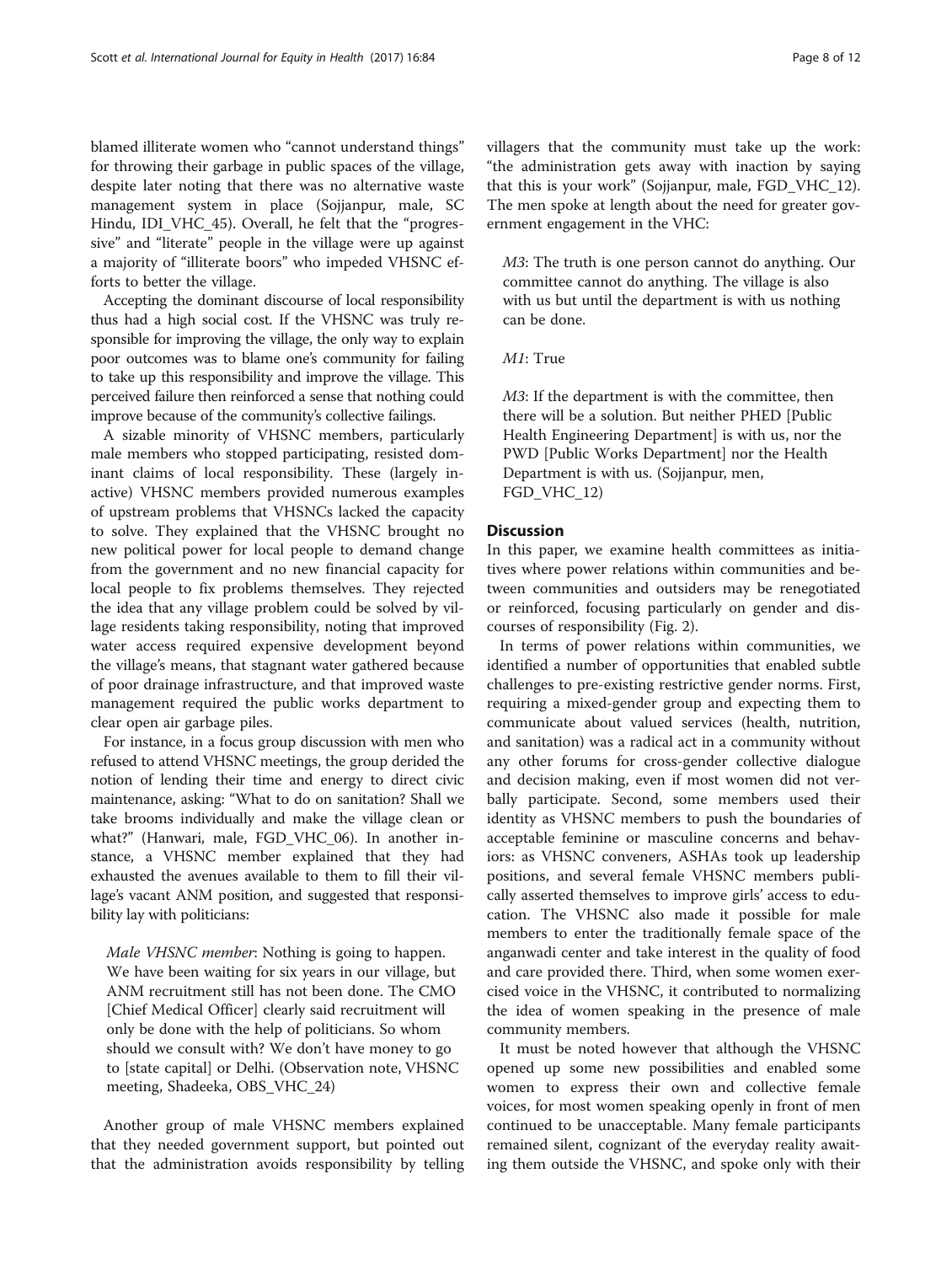<span id="page-8-0"></span>

physical presence. Women who pushed the boundaries of acceptable behavior—at times invited and cajoled into doing so by NGO facilitators—could not be protected from conflict upon returning home, where dominant interests were invested in sustaining the status quo. The transformative potential of VHSNCs to serve as "alternative spaces" where new identities are rehearsed was constrained by the limited time in which participants entered the space and the participants' awareness that they had to return to their everyday power relations as soon as the meetings ended [\[35](#page-10-0), [48\]](#page-10-0). Nonetheless, social change can be a series of micro-transgressions, each of which presses the boundaries of acceptable performance and all of which add up to alternative norms. The VHSNC created such opportunities for change as female, and occasionally male, VHSNC members re-interpreted their social roles.

In terms of power inequalities between communities and outside stakeholders, the discourse of local responsibility played out in VHSNCs as both an instrument of power used by outside stakeholders and as a point of resistance.

Participants who accepted the discourse of local responsibility reconciled it with the lack of local action by suggesting that their peers were selfish and unwilling to take collective action. The VHSNC thus re-entrenched disempowering collective identities. Our findings resonate with experiences in Tanzania, where participants on community malaria control boards became increasingly disparaging of their peers [[49](#page-11-0)]. Board members adopted the language of outside elites who explained the poor health of marginalized people through their incapacity to solve their own problems *(ibid)*. In this sense, VHSNCs can be "invited" spaces [\[22\]](#page-10-0), created and defined by dominant actors to generate agreement around pre-determined agendas and further a dominant discourse [\[27](#page-10-0)].

However, power is a disparate and creative force abounding with resistance [[37](#page-10-0)] and community members can resist the agendas of participatory development programs [\[39\]](#page-10-0). In our study, some community members contested the dominant justification for the VHSNC by presenting an alternative discourse of upstream responsibility. We note that this resistance, no matter how compelling and justified, overlooked the fact that some VHSNCs did take local actions to support or monitor the anganwadi worker and schools, and to affect change, or to coordinate political efforts to push for improved services. There is a need for renegotiating the discourse around VHSNCs to create space for communities' legitimate anger at poor services and desperate need for improved upstream support, without closing the possibility for smaller scale local action within the community. Whether accepting or rejecting the discourse that local people can improve their health, sanitation, and nutrition through the VHSNC, most people planned to stop participating.

There are two central implications of these findings. First, participatory initiatives such as the VHSNC can create opportunities to challenge power inequalities within communities, even in contexts with rigid gender norms such as Manujpur. This finding resonates with research linking women's participation in social groups to improved health and development outcomes [\[50\]](#page-11-0) and the creation of space for critical dialogue on gender leading to more equitable behavior in the real world [\[51, 52](#page-11-0)]. Facilitation by the outside NGO staff emerged as essential to constructing VHSNCs as alternative social spaces where new rules and possibilities can be ascribed. This finding is a valuable affirmation of the transformative potential of participatory programs, in light of concern that they are prone to elite capture and the exclusion of marginalized people within villages, and suggests that policymakers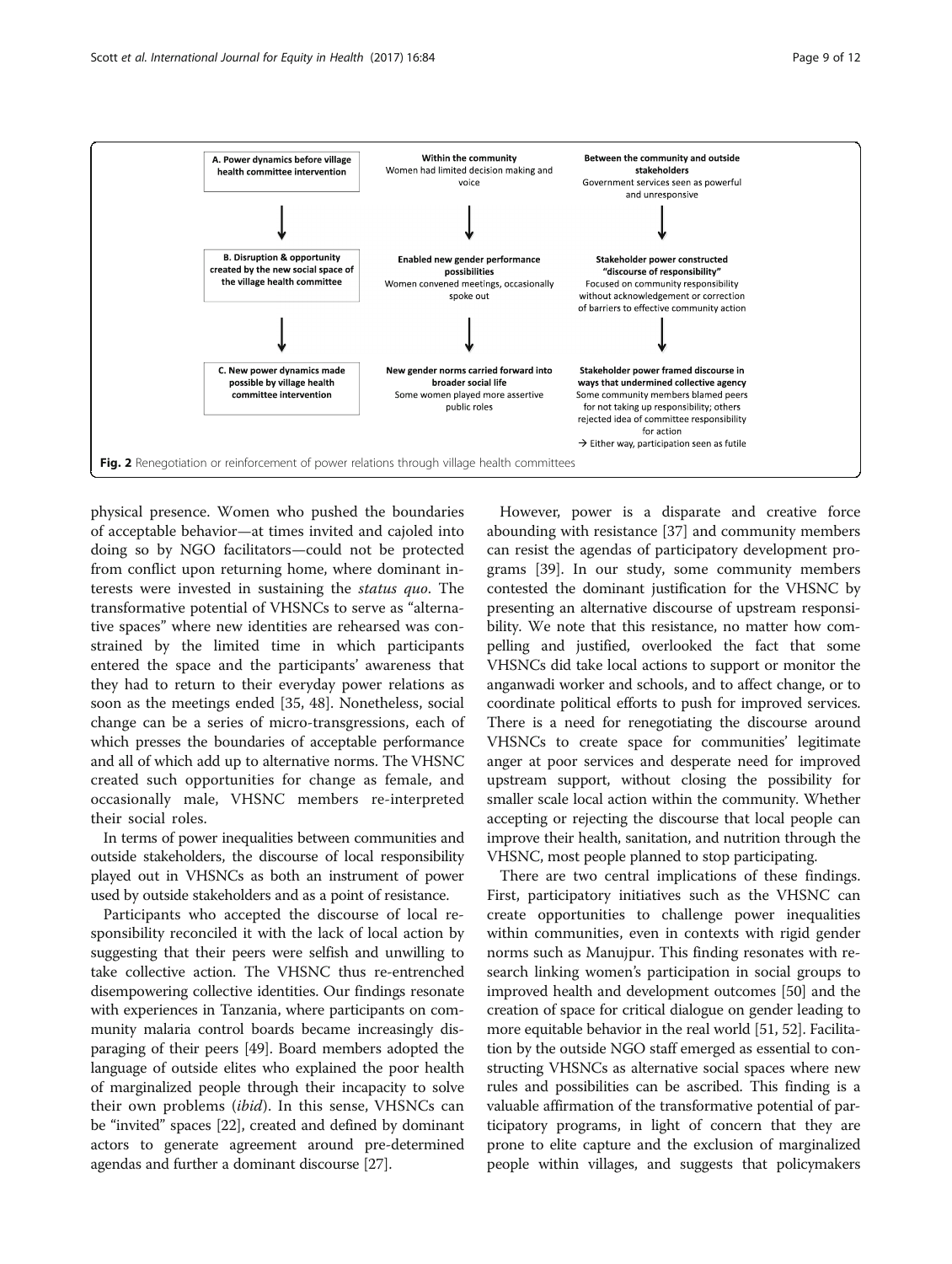should prioritize ongoing high quality facilitation. The strategies used in other interventions to generate transformative social spaces for collective dialogue and critical reflection [[35, 36,](#page-10-0) [53\]](#page-11-0) can inform future VHSNC policy and programming. However, we must not overstate the potential of micro-disruptions to power relations. Women and lower caste people continue to face major barriers to full participation and self-determination in the decisions that affect their lives.

Second, greater attention must be paid to the fundamental link between participation in VHSNC activities and genuine empowerment through gaining control over the resources needed for increased opportunities. Campbell [[40](#page-10-0)] highlights that decades of community mobilization have focused on empowerment to overcome symbolic aspects of oppression (such as negative self-narratives) without adequate attention to the materialist roots of oppression (i.e. economic inequality). Just participating in meetings and discussions of health, sanitation, and nutrition issues is of little value without the tools to address these issues.

VHSNC policy thus needs to genuinely empower VHSNCs, for example by ensuring access to meaningful funding and improving health system responsiveness to VHSNC demands. However, as VHSNCs gain greater power, the stakes associated with VHSNC participation may rise. More powerful members may try to edge women and lower caste people out and be less tolerant of microviolations of norms. Ongoing support through skilled facilitation and research to assess positive and negative consequences as VHSNCs gain increasing power will be vital to sustain gains and mitigate risks.

# Conclusion

This study examined VHSNCs as social spaces where power relations are negotiated, to understand their transformative potential. We found that with support from NGO facilitators, VHSNCs enabled members to try out new gender roles, which to a small extent carried forward into everyday life. However, the rationale for participation was set by powerful outside stakeholders, who emphasized community responsibility for improving health without acknowledging or changing structural and practical barriers beyond the community. This "discourse of responsibility" was accepted by some community members and resisted by others, but either way reinforced a negative collective identity, thus hindering the VHSNC's transformative potential.

Power is *always* at play in social relations and thus must be thoughtfully utilized to promote social justice, including in participatory initiatives [\[35\]](#page-10-0). For VHSNCs to support social transformation, they must serve as social spaces where participants can practice more equitable within-community power relations and where power

inequalities between communities and outside actors are challenged through legitimizing collective community experiences of marginalization and engaging powerful outside actors to reduce material inequities. Great potential to extend the VHSNC's transformative potential lies in sustaining the gender and caste co-occupation of space and continuing to build women's voice, while at the same time strengthening the committee's economic and political power. However, challenging power relations is not without risk and (often unintended) consequences. Ongoing monitoring, advocacy, and supportive facilitation are critical to ensure that VHSNCs achieve their transformative potential.

# **Endnotes**

<sup>1</sup>We are using pseudonyms for the study area, villages, implementing NGO, and all respondents to protect anonymity

#### **Abbreviations**

ANM: Auxiliary nurse midwife; ASHA: Accredited social health activist; BCMO: Block chief medical officer; CHC: Community health centre; FGD: Focus group discussion; IDI: In-depth interview; MoHFW: Ministry of Health and Family Welfare; NGO: Non-governmental organization; SC: Scheduled caste; ST: Scheduled tribe; VHSNC: Village health, sanitation, and nutrition committee

#### Acknowledgements

Sincere thanks to Professor Catherine Campbell for scholarly guidance on an early draft of this paper and to Juned Kamal, Raman VR, Surekha Garimella, Rajani Ved, the SEEK staff, the Manujpur respondents and two anonymous reviewers. The preparation of the paper benefitted from discussion at an April 2016 writing workshop organised by the CHESAI to generate deeper Southern-led perspectives on health systems and governance issues.

#### Funding

This research was funded by the World Health Organization's Alliance for Health Policy and Systems Research (grant 201104232) and the Government of Canada's International Development Research Centre (IDRC) (grant 107313-001). The authors thank the University of Cape Town Consortium for Health Systems Innovation and Analysis (CHESAI), Health Policy and Systems Division for covering Open Access Publication fees. CHESAI is funded by a grant from IDRC, Canada. The lead author acknowledges with gratitude the Johns Hopkins School of Public Health Department of International Health Fellowship. ASG's time is supported by the South African Research Chairs Initiative of the Department of Science and Technology and National Research Foundation of South Africa (Grant No 82769). Any opinion, finding, conclusion or recommendation expressed in this material is that of the authors and NRF cannot accept any liability in this regard. The funding bodies had no role in the design of the study and collection, analysis, and interpretation of data and in writing the manuscript.

#### Availability of data and materials

Please contact author for data requests.

#### Authors' contributions

Kabir Shiekh (KS) designed the broader study, with input from ASG. GP and SM collected the data, with input from Kerry Scott (KES), ASG, and KS. KES drafted the manuscript. All authors helped to conceptualize ideas, interpret findings, review drafts, and approved the final version.

#### Competing interests

The authors declare that they have no competing interests.

#### Consent for publication

Not applicable.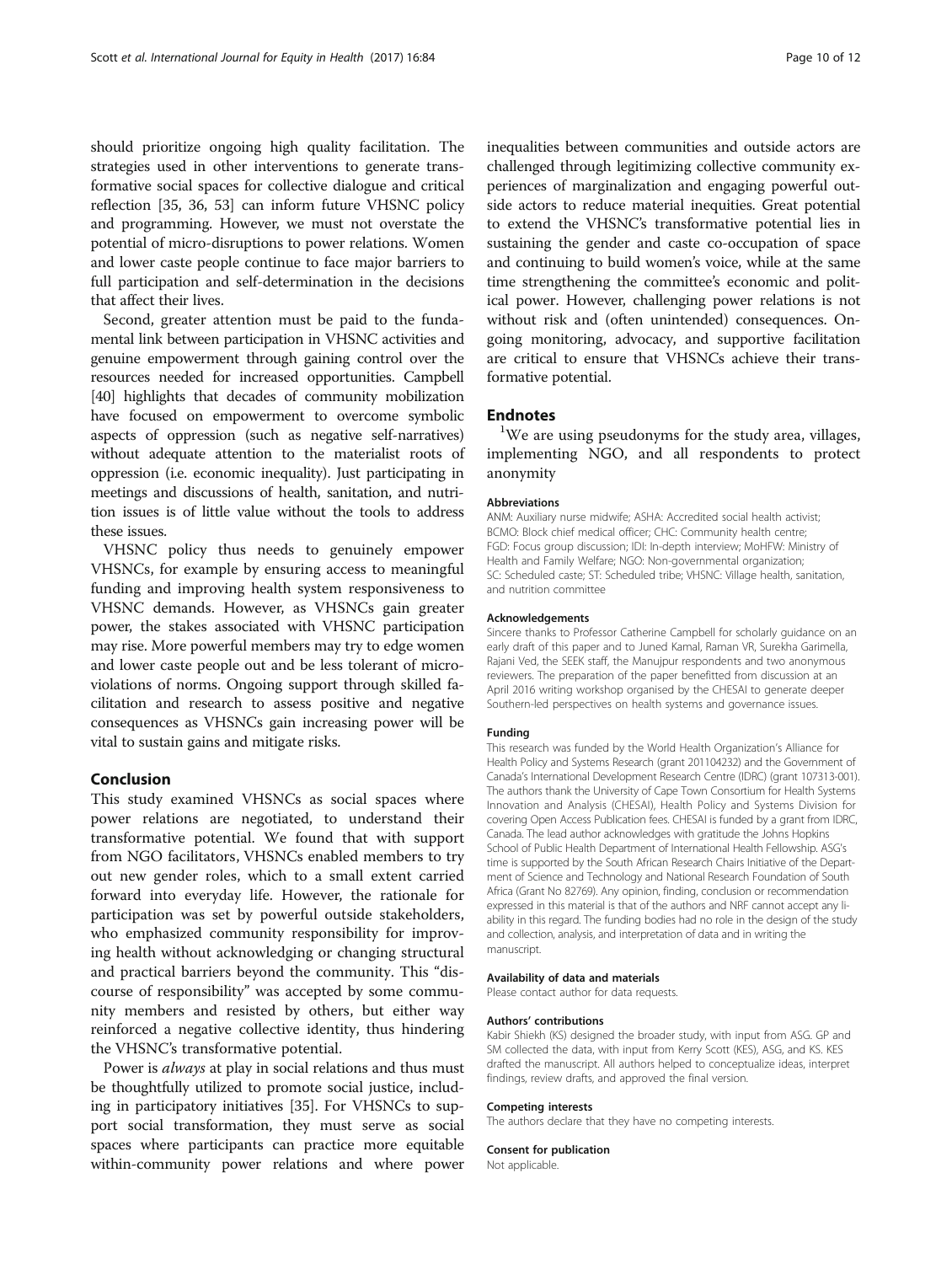#### <span id="page-10-0"></span>Ethics approval and consent to participate

The study received approval from PHFI's Institutional Ethics Committee (TRC-IEC-178/13) and the World Health Organization's Research Ethics Review Committee (RPC581). All participants provided written informed consent to participate.

## Publisher's Note

Springer Nature remains neutral with regard to jurisdictional claims in published maps and institutional affiliations.

#### Author details

<sup>1</sup>Public Health Foundation of India, Delhi 122022, India. <sup>2</sup>Johns Hopkins School of Public Health, Baltimore 21205, USA. <sup>3</sup>University of the Western Cape, Cape Town 7535, South Africa. <sup>4</sup>The University of Newcastle, Newcastle NSW 2308, Australia.

## Received: 12 November 2016 Accepted: 8 May 2017 Published online: 15 September 2017

#### References

- 1. McCoy DC, Hall JA, Ridge M. A systematic review of the literature for evidence on health facility committees in low- and middle-income countries. Health Policy Plan. 2011;27(6):449–66.
- 2. Iwami M, Petchey R. A CLAS act? Community-based organizations, health service decentralization and primary care development in Peru. J Public Health Med. 2002;24(4):246–51.
- 3. Sohani S. Health care access of the very poor in Kenya. Meeting the health related needs of the very poor, DFID Workshop 14-15 February: Workshop Paper 11. Kenya: Aga Khan Health Service; 2005.
- 4. Molyneux S, Atela M, Angwenyi V, Goodman C. Community accountability at peripheral health facilities: a review of the empirical literature and development of a conceptual framework. Health Policy Plan. 2012;27(7):541–54.
- 5. Shukla A, Scott K, Kakde D. Community Monitoring of Rural Health Services in Maharashtra. Econ Polit Wkly. 2011;46(30):78–85.
- 6. Paxman JM, Sayeed A, Buxbaum A, Huber SC, Stover C. The India local initiatives program: A model for expanding reproductive and child health services. Stud Fam Plann. 2005;36(3):203–20.
- 7. Loewenson R, Rusike I, Zulu M. Assessing the Impact of Health Centre Committees on Health System Performance and Health Resource Allocation. EQUINET Discussion Paper 18. Harare: EQUINET; 2004.
- 8. Rifkin SB. Examining the links between community participation and health outcomes: a review of the literature. Health Policy Plan. 2014;29 Suppl 2:ii98–106.
- 9. Rifkin SB. Paradigms Lost: towards a new understanding of community participation in health programmes. Acta Trop. 1996;61:79–92.
- 10. Zakus JDL. Resource dependency and community participation in primary health care. Soc Sci Med. 1998;46(4–5):475–94.
- 11. La Forgia G. Fifteen years of community organization for health in Panama: an assessment of current progress and problems. Soc Sci Med. 1985;20:55–65.
- 12. Mubyazi GM, Mushi A, Kamugisha M, Massaga J, Mdira KY, Segeja M, et al. Community views on health sector reform and their participation in health priority setting: case of Lushoto and Muheza districts, Tanzania. J Public Health. 2007;29(2):147–56.
- 13. Ngulube TJ, Mdhluli L, Gondwe K, Njobvu CA. Governance, participatory mechanisms and structures in Zambia's health system: An assessment of the impact of Health Centre Committees (HCCs) on equity in health and health care: EQUINET Discussion Paper 21. Lusaka, Zambia; 2004.
- 14. Van Wijngaarden JD, Scholten GR, Van Wijk KP. Strategic analysis for health care organizations: the suitability of the SWOT-anaylsis. Int J Health Plann Manage. 2012;27:34–49.
- 15. Kaseje DC, Sempebwa EK, Spencer HC. Community leadership and participation in the Sarardid, Kenya, rural health development programme. Ann Trop Med Parasitol. 1987;81 SUPPL 1:46–55.
- 16. Arnstein SR. A Ladder of Citizen Participation. JAIP. 1969;35(4):216–24.
- 17. Naimoli JF, Frymus DE, Quain EE, Roseman EL. Community and Formal Health System Support for Enhanced Community Health Worker Performance. CHW Evidence Summit Final Report. A U.S. Government Evidence Summit. 2012.
- 18. Guijt I, Kaul Shah M. The Myth of Community: Gender Issues in Participatory Development. London: Intermediate Technology Publications; 1998.
- 19. Adhikari B, Lovett JC. Institutions and collective action: Does heterogeneity matter in community-based resource management? J Dev Stud. 2006; 42(3):426–45.
- 20. Dasgupta A, Beard VA. Community driven development, collective action and elite capture in Indonesia. Dev Change. 2007;38(2):229–49.
- 21. Mosse D. Authority, Gender and Knowledge: Theoretical Reflections on the Practice of Participatory Rural Appraisal. Dev Change. 1994;25(3):497–526.
- 22. Cornwall A. Making spaces, changing places: situating participation in development. Brighton: Institute of Development Studies; 2002. Report 170.
- 23. Meinzen-Dick R, Zwarteveen M. Gendered participation in water management: Issues and illustrations from water users' associations in South Asia. Agric Hum Values. 1998;15:337–45.
- 24. Rifkin SB. Primary health care in Southeast Asia: attitudes about community participation in community health programmes. Soc Sci Med. 1983;17(19):1489–96.
- 25. Zakus JD, Lysack CL. Revisiting community participation. Health Policy Plan. 1998;13(1):1–12.
- 26. Collins C. Decentralization and the need for political and critical analysis. Health Policy Plan. 1989;4(2):168–71.
- 27. Mosse D. 'People's knowledge', participation and patronage: Operations and representations in rural development. In: Cooke B, Kothari U, editors. Participation: The new tyranny. London: Zed Books; 2001. p. 16–35.
- 28. Nichter M. NGOs, Social Capital, and the Politics of the Possible. In: Global Health: Why Cultural Perceptions, Social Representations, and Biopolitics Matter. 2008. p. 133–49.
- 29. George AS, Scott K, Garimella S, Mondal S, Ved R, Sheikh K. Anchoring contextual analysis in health policy and systems research: A narrative review of contextual factors influencing health committees in low and middle income countries. Soc Sci Med. 2015;133:159–67.
- 30. MoHFW India. Guidelines for Community Processes. New Delhi: Ministry of Health and Family Welfare, Government of India; 2013.
- 31. Lefebvre H. The Production of Space. Oxford: Blackwell; 1991.
- 32. Mead GH. Mind, Self, and Society. Chicago: University of Chicago Press; 1934.
- 33. Moscovici S. Social representations: Explorations in social psychology. New York: New York University Press; 2000.
- 34. Cornwall A, Coelho VSP. Spaces for Change? The Politics of Participation in New Democratic Arenas. New York: Zed Books; 2006.
- 35. Kesby M. Retheorizing Empowerment-through-Participation as a Performance in Space: Beyond Tyranny to Transformation. Signs. 2005;30(4): 2037–65.
- 36. Jones E, SPEECH. "Of other spaces" Situating participatory practices: a case study from South India. Brighton: Institute of Development Studies; 2001. Report No 137.
- 37. Foucault M. Power/knowledge. New York: Pantheon Books; 1980.
- 38. Foucault M. The History of Sexuality. New York: Vintage Books; 1988. p. 159.
- 39. Mosse D. Cultivating development: an ethnography of aid policy and practice. London: Pluto; 2005.
- 40. Campbell C. Community mobilisation in the 21st century: Updating our theory of social change? J Health Psychol. 2014;19(1):46–59.
- 41. Singh R, Purohit B. Limitations in the functioning of Village Health and Sanitation Committees in a North Western State in India. Int J Med Public Heal. 2012;2(3):39-46.
- 42. Singh CM, Jain PK, Nair KS, Kumar P, Dhar N, Nandan D. Assessment of utilization of untied fund provided under the national rural health mission in Uttar Pradesh. Indian J Public Health. 2009;53(3):137–42.
- 43. Bajpai N, Sachs JD, Dholakia RH. Improving access, service delivery and efficiency of the public health system in rural India: Mid-term evaluation of the National Rural Health Mission. Vol. No. 37, CGSD Working Papers. Center on Globalization and Sustainable Development; The Earth Institute at Columbia University; 2009.
- 44. PHRN. An assessment of the status of Village Health and Sanitation Committees in Bihar, Chhattisgarh, Jharkhand and Orissa. Public Health Resource Network. New Delhi: Public Health Resource Network; 2008.
- 45. Ministry of Home Affairs. Census of India, 2011, State Overview. New Delhi: Government of India; 2011.
- 46. Attride-Stirling J. Thematic Networks: an analytic tool for qualitative research. Qual Res. 2001;1(3):385–405.
- 47. Butler J. Performantive Acts and Gender Constitution: An essay in Phenomenology and Feminist Therory. Theatr J. 1988;40(4):519–31.
- 48. Welbourn A. Gender, Participation, and HIV: A Positive Force for Change. In: Guijt I, Shah MK, editors. The Myth of Community: Gender Issues in